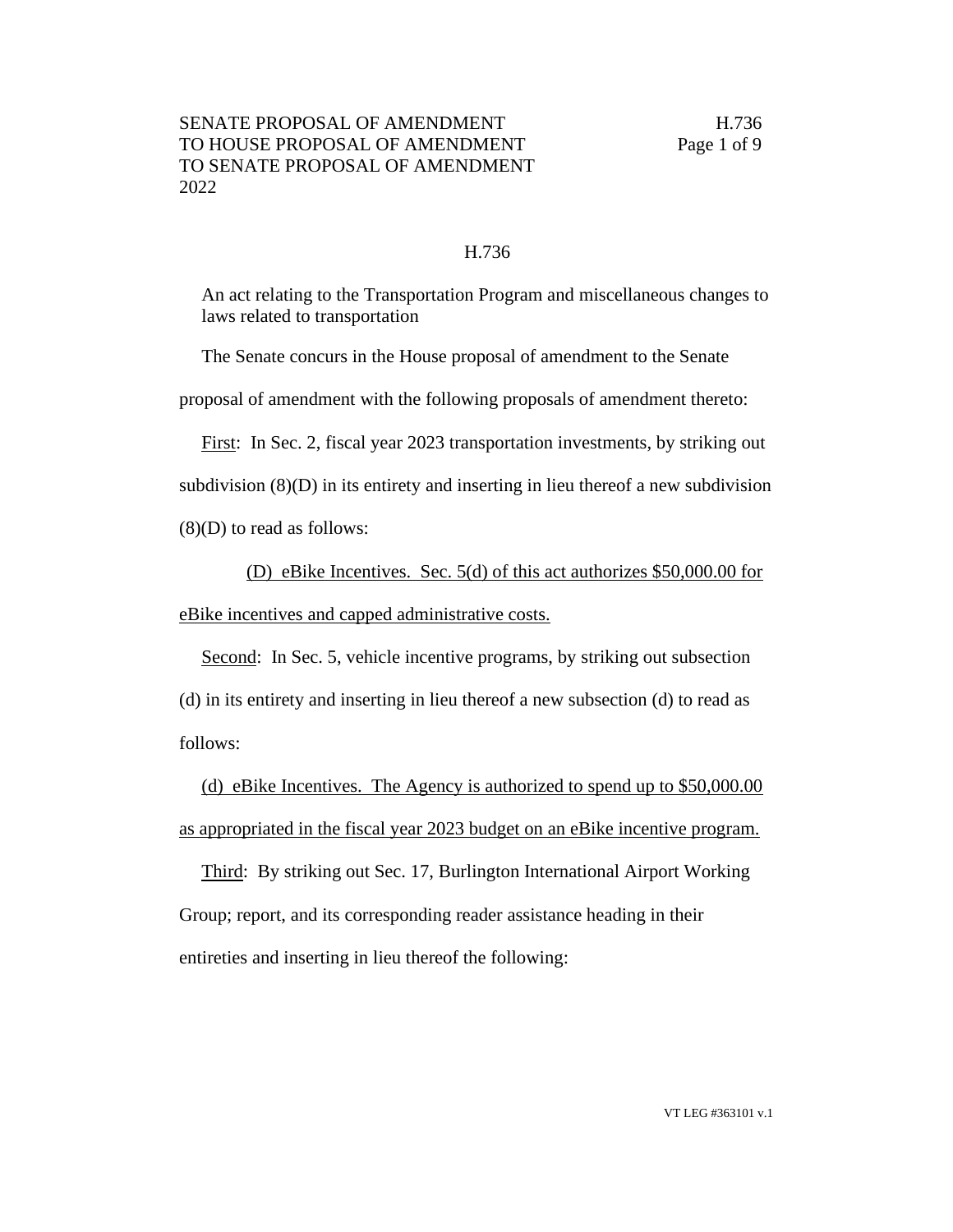\* \* \* Burlington International Airport Working Group; Report \* \* \*

Sec. 17. BURLINGTON INTERNATIONAL AIRPORT WORKING

GROUP; REPORT

(a) Project addition. The following project is added to the Agency of

Transportation's Proposed Fiscal Year 2023 Transportation Program for

Aviation: Burlington International Airport Study.

(b) Authorization.

(1) Spending authority for the Burlington International Airport Study is

authorized as follows:

| FY23             | <b>As Proposed</b> | As Amended | Change  |
|------------------|--------------------|------------|---------|
| Other            | $\overline{0}$     | 150,000    | 150,000 |
| Total            | $\theta$           | 150,000    | 150,000 |
| Sources of funds |                    |            |         |
| State            | $\overline{0}$     | 15,000     | 15,000  |
| Federal          | $\overline{0}$     | 135,000    | 135,000 |
| Total            | $\overline{0}$     | 150,000    | 150,000 |

(2) Spending authority for Statewide (Aviation Operations &

Maintenance) is amended as follows: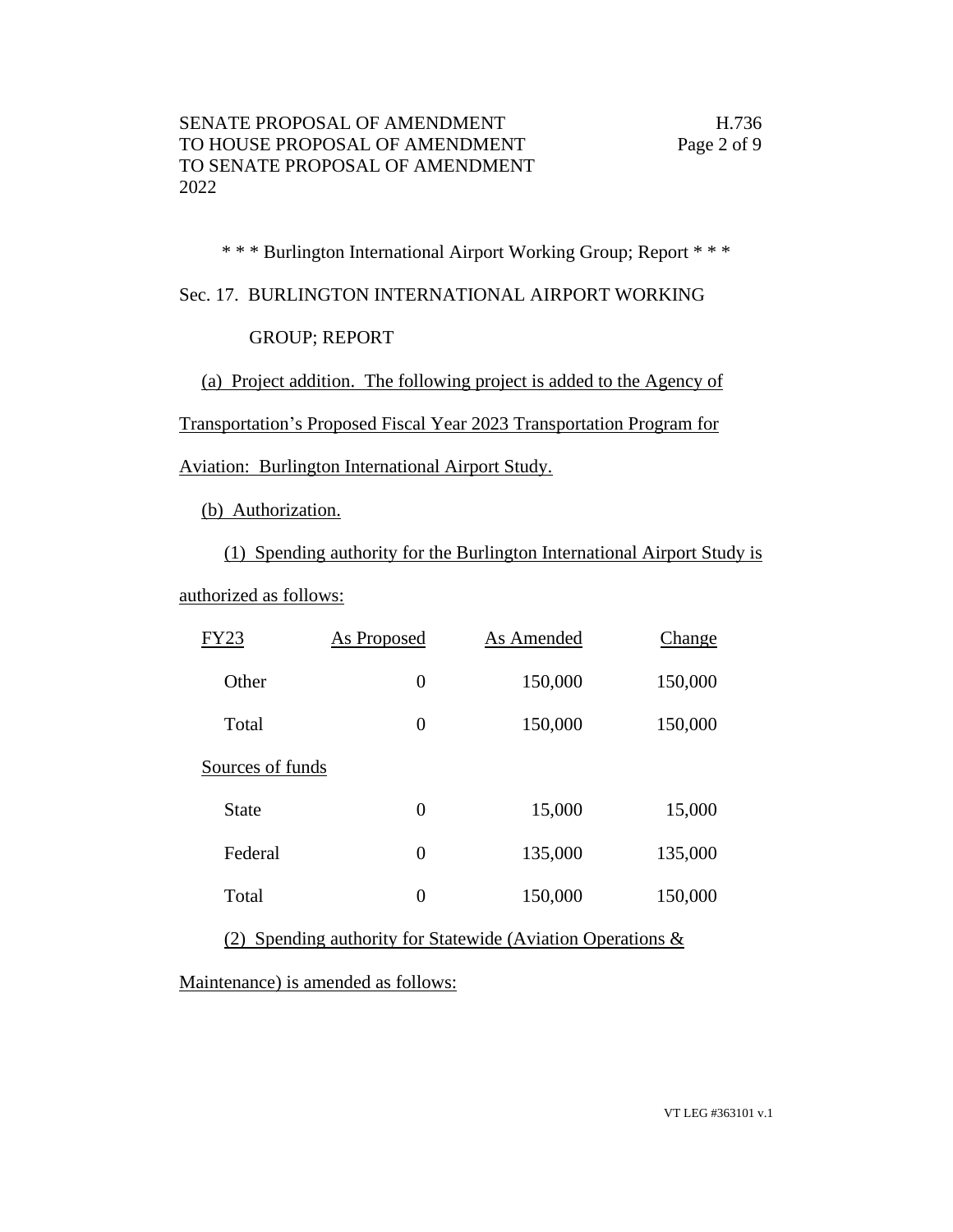| FY23             | As Proposed | As Amended | <b>Change</b> |
|------------------|-------------|------------|---------------|
| Other            | 1,216,303   | 1,201,303  | $-15,000$     |
| Total            | 1,216,303   | 1,201,303  | $-15,000$     |
| Sources of funds |             |            |               |
| <b>State</b>     | 1,216,303   | 1,201,303  | $-15,000$     |
| Total            | 1,216,303   | 1,201,303  | $-15,000$     |

(3) The City of Burlington, which is the sponsor of the Burlington International Airport, and the Agency of Transportation shall work together to secure a grant from the Federal Aviation Administration to cover the

\$135,000.00 in federal monies authorized for expenditure under subdivision

(1) of this subsection for the Burlington International Airport Study.

(c) Creation. There is created the Burlington International Airport Working Group (Working Group) to examine the existing governance structure and alternatives to the existing governance structure of the Burlington International Airport (Airport) and to report the Working Group's findings and recommendations.

(d) Membership. The Working Group shall be composed of the following seven voting members and three nonvoting members:

(1) one voting member designated by the mayor of the City of Burlington;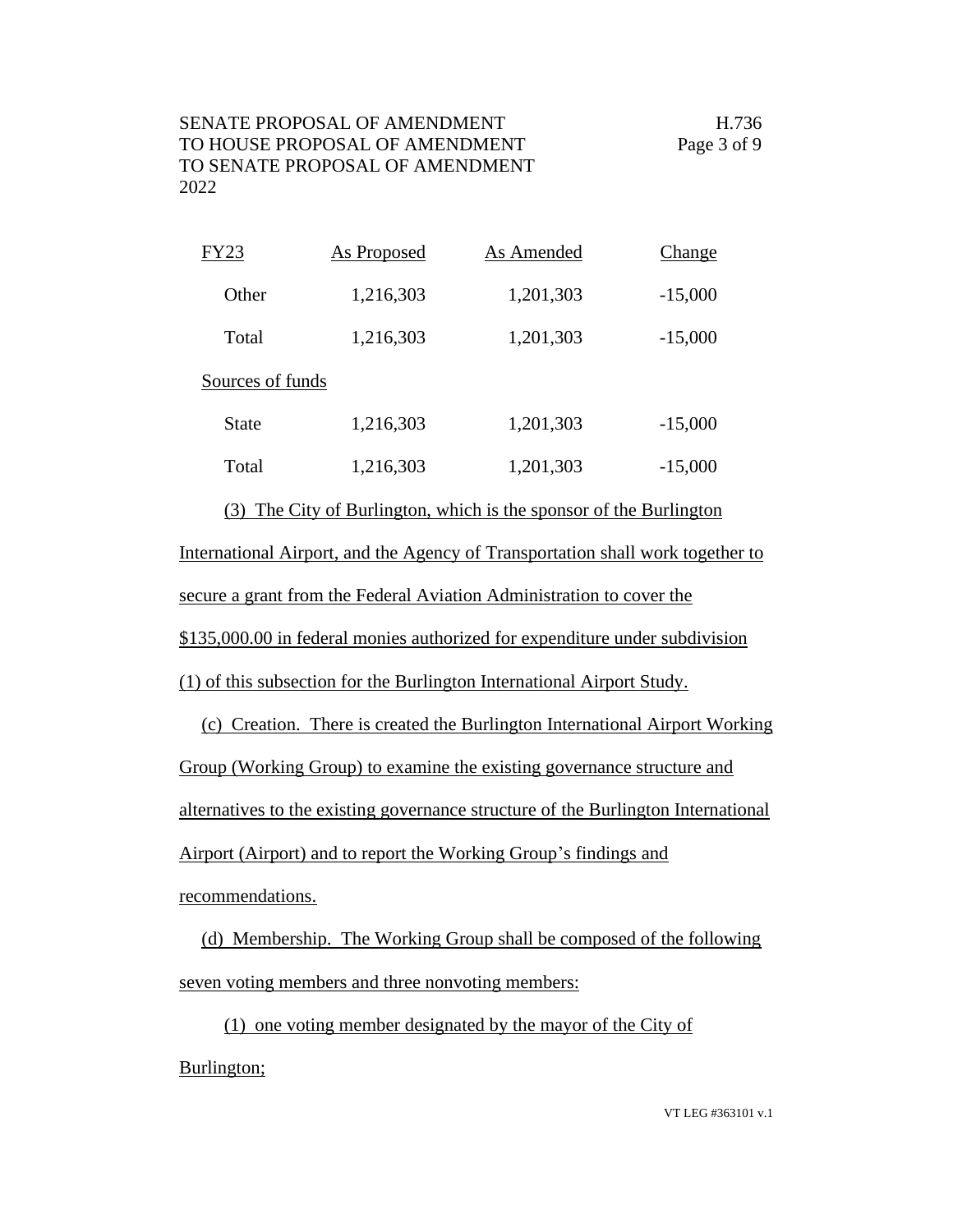(2) one voting member designated by the city council of the City of Burlington;

(3) one voting member designated by the city council of the City of South Burlington;

(4) one voting member designated by the mayor of the City of

Winooski;

(5) one voting member designated by the city council of the City of Burlington, in consultation with the mayor of the City of Burlington, to represent individuals, such as Black, Indigenous, and Persons of Color (BIPOC), immigrants, individuals with low income, and individuals residing in "disadvantaged communities" as defined in federal Executive Order 14008, "Tackling the Climate Crisis at Home and Abroad," adversely affected by the

Airport;

(6) one voting member designated by the city council of the City of

South Burlington to represent the general aviation organizations at the Airport;

(7) the Secretary of Transportation or designee, who shall be a nonvoting member;

(8) one voting member designated by the President and CEO of the Lake Champlain Regional Chamber of Commerce;

(9) the current, including acting or interim, Director of Aviation for the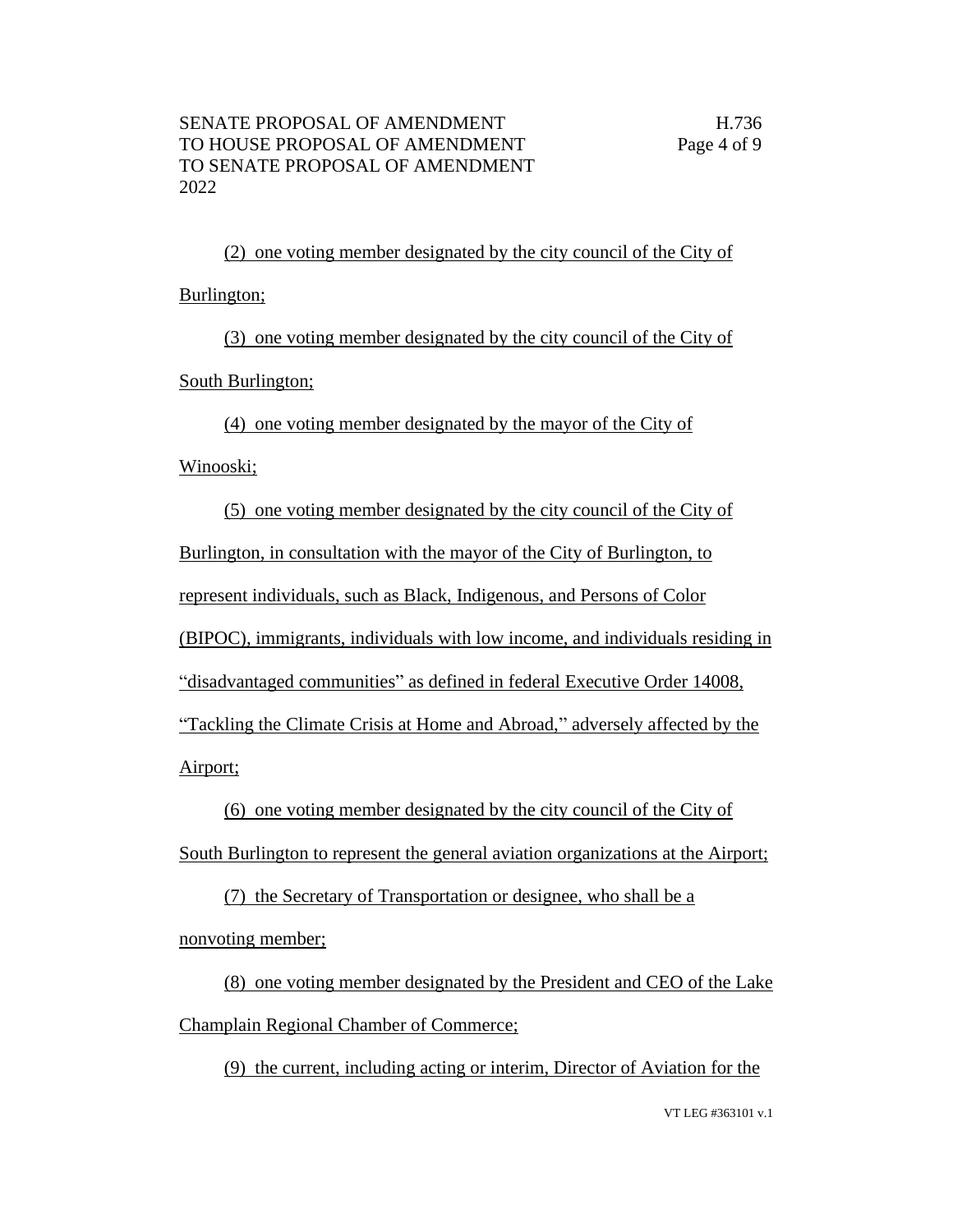Airport or designee, who shall be a nonvoting member of the Working Group; and

(10) the Director of the Chittenden County Regional Planning Commission or designee, who shall be a nonvoting member of the Working

Group.

(e) Assistance; consultant.

(1) The Working Group shall have the administrative, technical, and legal assistance of the Agency of Transportation, which shall contract with an independent third-party consultant with expertise in airport governance and may contract with an additional person to serve as a neutral facilitator for the Working Group if such assistance cannot be provided by an employee or employees of the Agency of Transportation.

(2) The Agency of Transportation shall work with the Working Group to prepare a request for information and a request for proposal for the retention of the independent third-party consultant that is contracted with pursuant to subdivision (1) of this subsection.

(f) Powers and duties. The Working Group, with the assistance of the consultant retained as required under subsection (e) of this section, shall:

(1) review prior reports and recommendations prepared on the governance structure of the Airport, including the January 1, 2020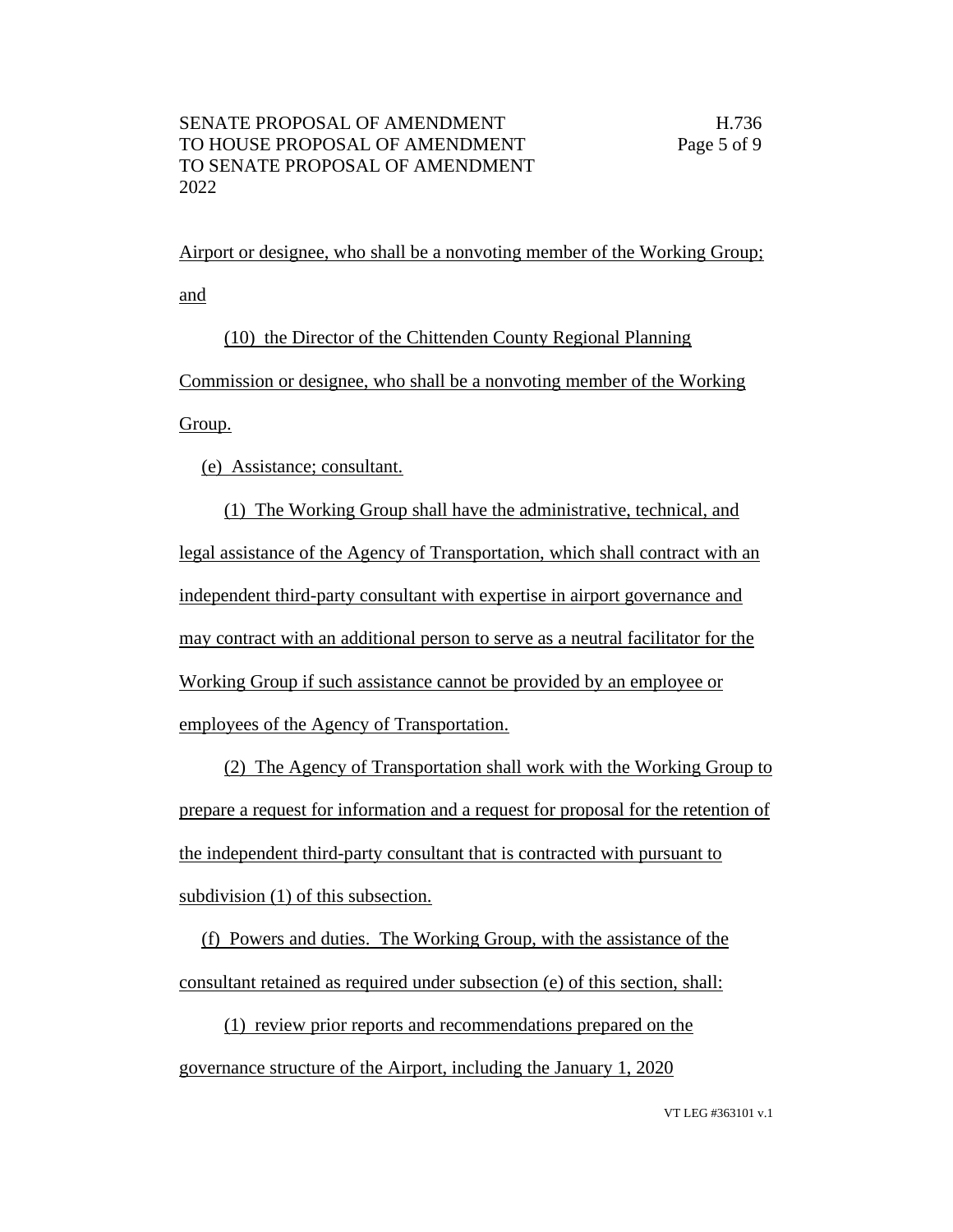memorandum from Eileen Blackwood, Burlington City Attorney to Mayor Miro Weinberger and the City Council regarding Burlington International Airport and Regional Governance Questions; the June 10, 2013 Burlington International Airport, Airport Strategic Planning Committee Recommendations (Airport Strategic Planning Committee Recommendations); and the December 1985 Final Report of the Burlington Airport Study Group;

(2) discuss current issues of regional concern regarding the Airport, explore opportunities for regional collaboration regarding the Airport, and analyze what actions, including but not limited to a change in the governance structure, could address any issues of regional concern regarding the Airport;

(3) examine the advantages and disadvantages of each of the options identified in the Airport Strategic Planning Committee Recommendations;

(4) examine the advantages and disadvantages of any additional governance structure options for the Airport recommended by the consultant or identified by a majority of the voting members of the Working Group as warranting study;

(5) identify any other issue relating to the governance of the Airport that a majority of the voting members of the Working Group determine warrants study; and

VT LEG #363101 v.1 (6) make recommendations on the governance structure of the Airport or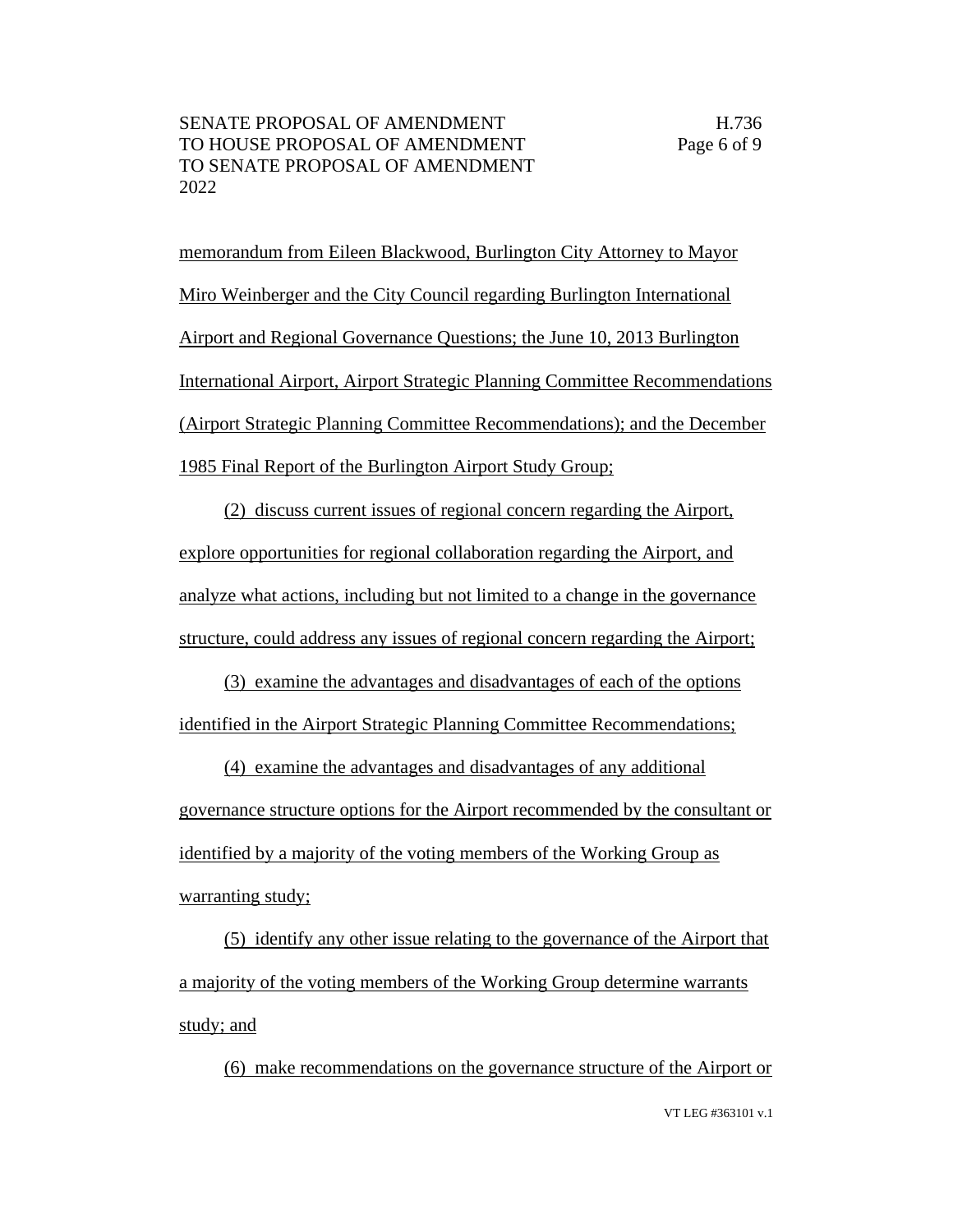opportunities for regional collaboration regarding the Airport, or both, as supported by a majority of the voting members of the Working Group.

(g) Reports; recommendations.

(1) The Chair of the Working Group shall provide an oral report outlining the Working Group's progress, including a summary of the membership of the Working Group, the process of retaining the required consultant, and anything else the Chair thinks will have bearing on the final report and recommendations, to the House and Senate Committees on Transportation in February 2023.

(2) On or before January 15, 2024, the Working Group shall submit a written report to the General Assembly with its findings and recommendations. Any recommendations from the Working Group shall address how to ensure that there are not negative financial impacts on the City of Burlington.

(h) Meetings.

(1) The Secretary of Transportation or designee shall call the first meeting of the Working Group to occur on or before September 30, 2022.

(2) The Working Group shall select a chair from among its voting members at the first meeting.

(3) A majority of the voting membership of the Working Group shall constitute a quorum.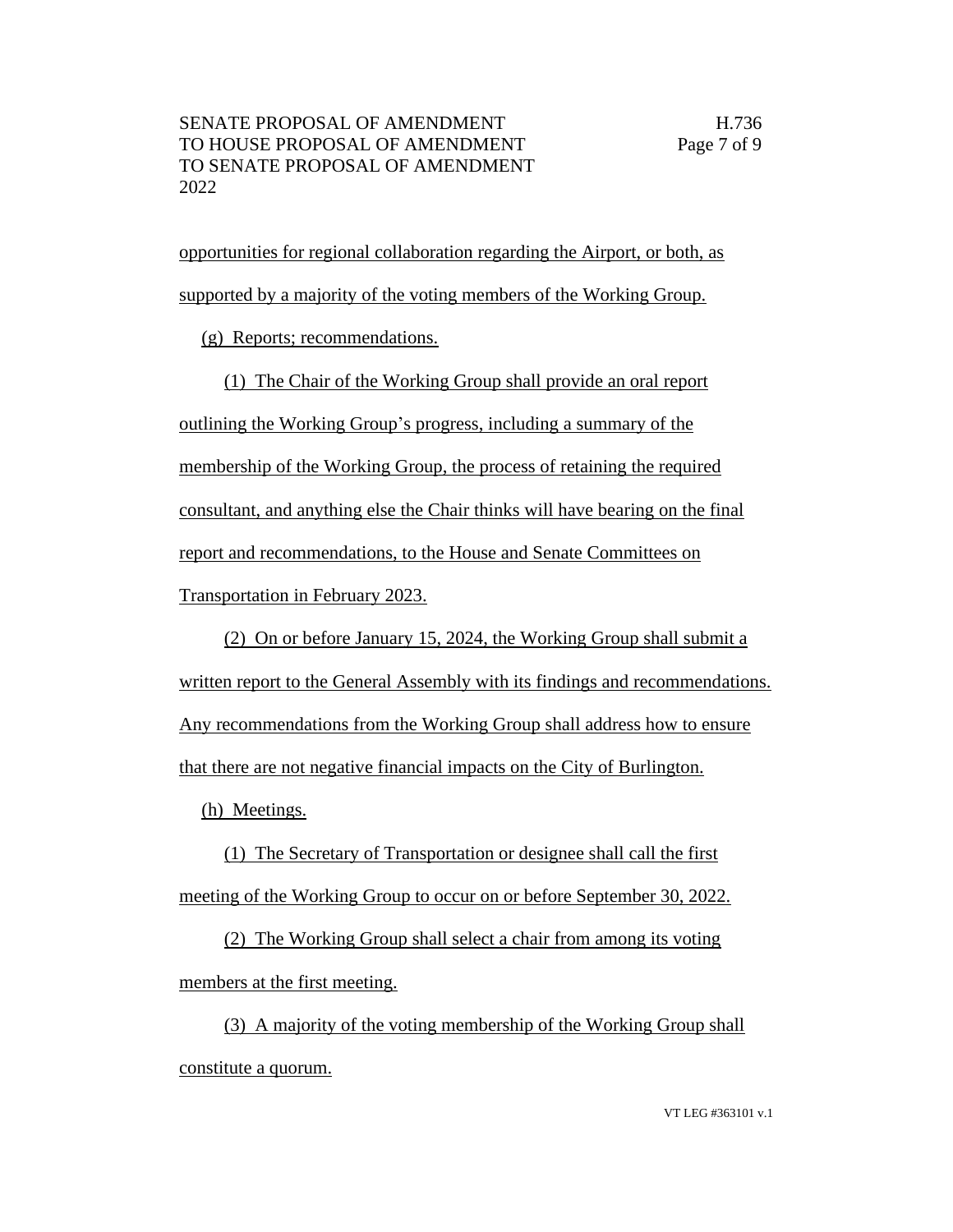(4) The Working Group shall cease to exist on January 16, 2024. (i) Compensation and reimbursement. Members of the Working Group who are not employees of the State of Vermont and who are not otherwise compensated or reimbursed for their attendance shall be entitled to per diem compensation and reimbursement of expenses as permitted under 32 V.S.A. § 1010 for not more than six meetings.

Fourth: In Sec. 21, 2021 Acts and Resolves No. 55, Sec. 2(8)(D) and (E), in subdivision (E), by striking out "\$200.00" and inserting in lieu thereof \$200.00

Fifth: By striking out Sec. 23, 2021 Acts and Resolves No. 55, Sec. 28(b), in its entirety and inserting in lieu thereof a new Sec. 23 to read as follows: Sec. 23. 2021 Acts and Resolves No. 55, Sec. 28 is amended to read:

Sec. 28. ELECTRIC BICYCLE INCENTIVES

(a) Implementation. The Agency of Transportation, in consultation with Vermont electric distribution utilities, shall expand upon the vehicle incentive programs established under 2019 Acts and Resolves No. 59, Sec. 34, as amended, to provide  $a \frac{$200.00 \text{ incentive to } 250 \text{ incentives to individuals who}}{250 \text{و}$ purchase a new electric bicycle. Specifically, the Program shall:

(1) distribute \$200.00 incentives on a first-come, first-served basis after the Agency announces that incentives are available;